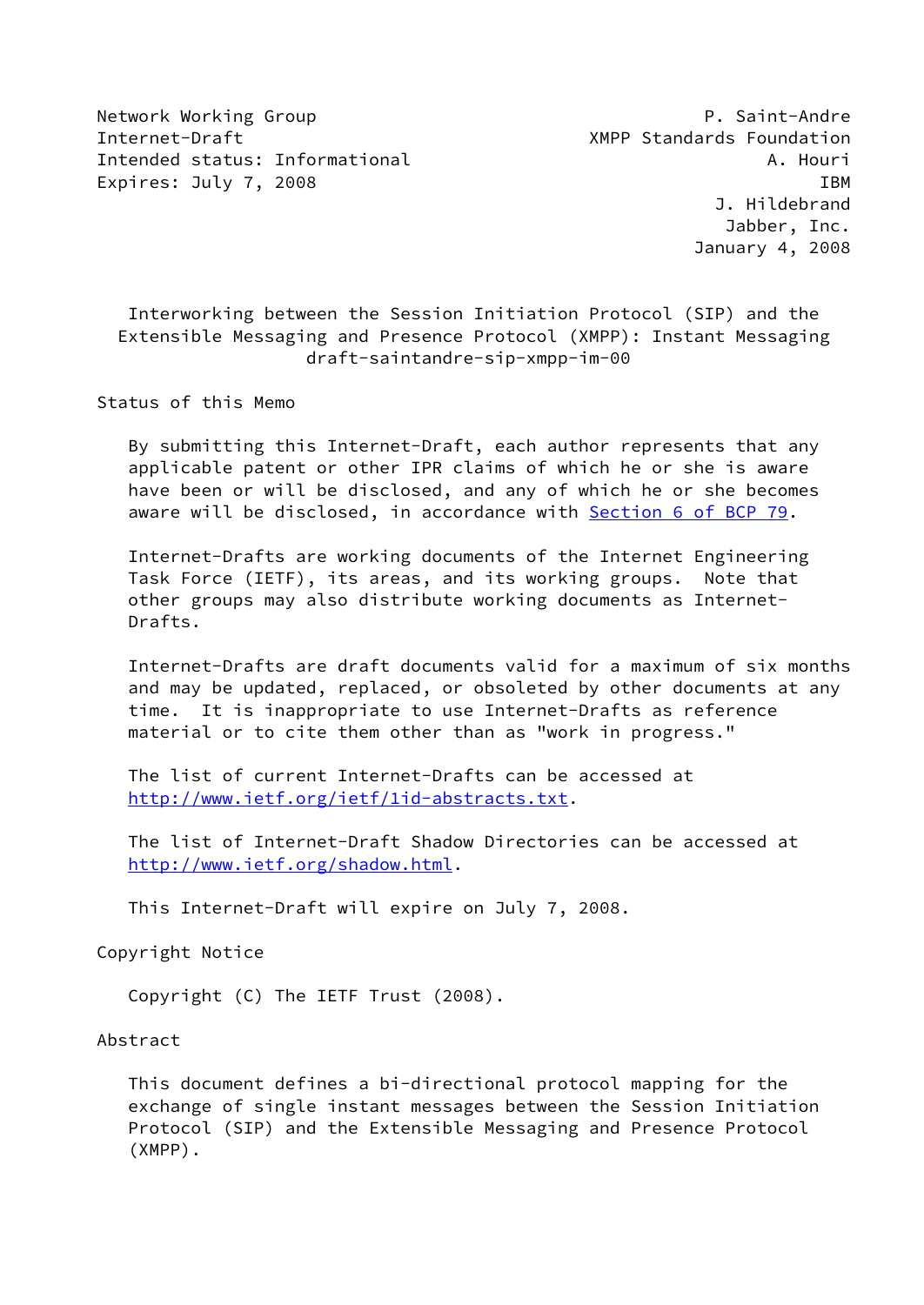| Internet-Draft    | SIP-XMPP Interworking: IM                                                                         |  | January 2008  |
|-------------------|---------------------------------------------------------------------------------------------------|--|---------------|
| Table of Contents |                                                                                                   |  |               |
| ı.                |                                                                                                   |  | $\frac{3}{2}$ |
| 2.                |                                                                                                   |  |               |
|                   |                                                                                                   |  |               |
| 2.2.              |                                                                                                   |  | $\frac{4}{3}$ |
|                   |                                                                                                   |  | 6             |
|                   |                                                                                                   |  |               |
| 4.                |                                                                                                   |  |               |
| 5.                |                                                                                                   |  |               |
| 5.1.              |                                                                                                   |  |               |
| 5.2.              | Informative References 10                                                                         |  |               |
|                   |                                                                                                   |  |               |
|                   | Intellectual Property and Copyright Statements $\cdots$ $\cdots$ $\cdots$ $\cdots$ $\frac{12}{2}$ |  |               |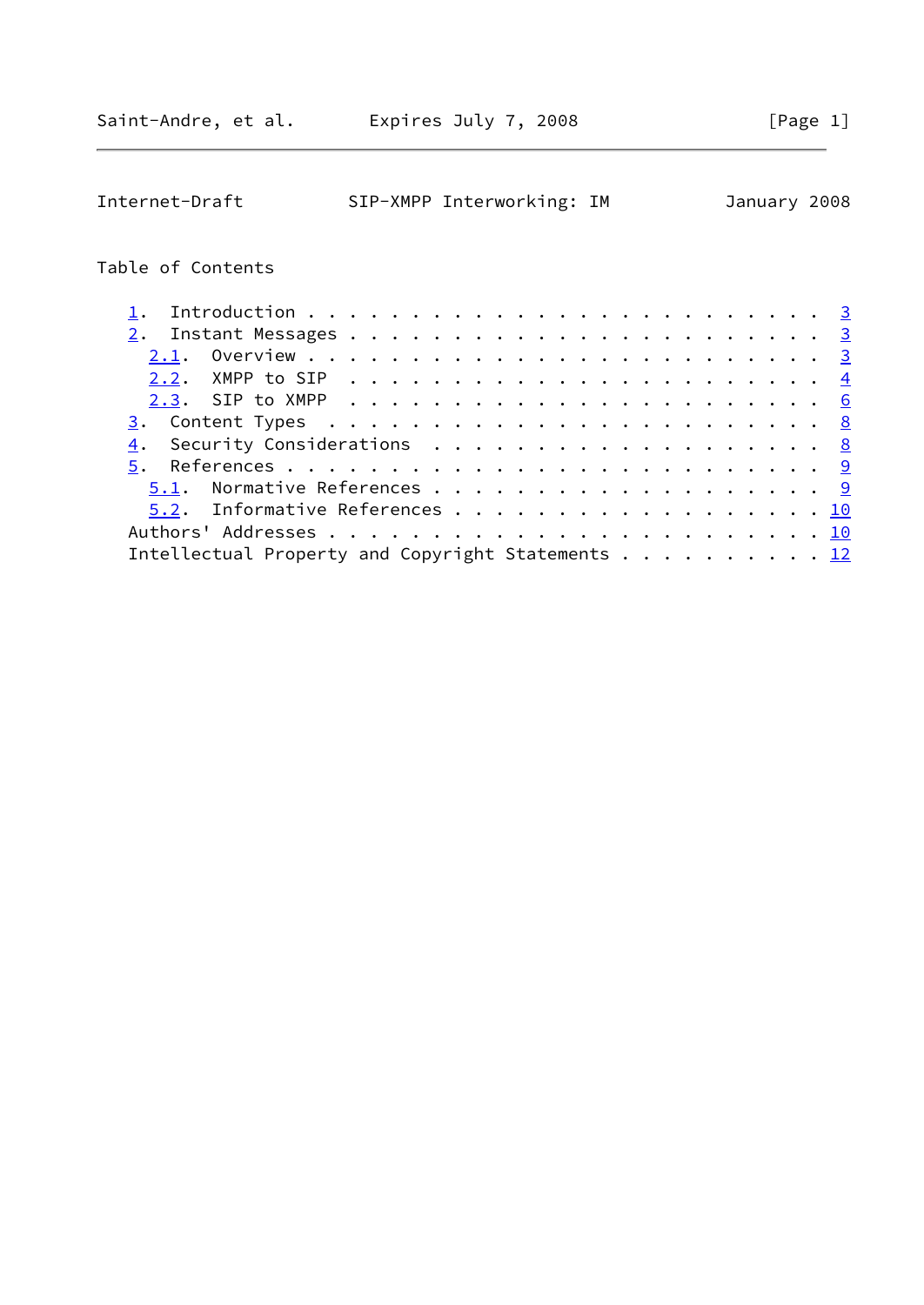Saint-Andre, et al. Expires July 7, 2008 [Page 2]

<span id="page-2-1"></span>Internet-Draft SIP-XMPP Interworking: IM January 2008

## <span id="page-2-0"></span>[1](#page-2-0). Introduction

 In order to help ensure interworking between instant messaging systems that conform to the requirements of [RFC 2779](https://datatracker.ietf.org/doc/pdf/rfc2779) [\[IMP-REQS](#page-9-3)], it is important to clearly define protocol mappings between such systems. Within the IETF, work has proceeded on two instant messaging technologies:

- o Various extensions to the Session Initiation Protocol ([[SIP](#page-9-4)]) for instant messaging, as developed within the SIP for Instant Messaging and Presence Leveraging Extensions (SIMPLE) Working Group; the relevant specification for instant messaging is [[SIP-IM](#page-9-5)]
- o The Extensible Messaging and Presence Protocol (XMPP), which consists of a formalization of the core XML streaming protocols developed originally by the Jabber open-source community; the relevant specifications are [\[XMPP](#page-10-2)] for the XML streaming layer and [[XMPP-IM\]](#page-10-3) for basic presence and instant messaging extensions

 One approach to helping ensure interworking between these protocols is to map each protocol to the abstract semantics described in [\[CPIM](#page-10-4)]; that is the approach taken by [[SIMPLE-CPIM](#page-10-5)] and [\[XMPP-CPIM](#page-10-6)]. The approach taken in this document is to directly map semantics from one protocol to another (i.e., from SIP/SIMPLE to XMPP and vice versa).

 The architectural assumptions underlying such direct mappings are provided in [\[SIP-XMPP](#page-9-6)], including mapping of addresses and error condisions. The mappings specified in this document cover basic instant messaging functionality, i.e., the exchange of a single instant message between a SIP user and an XMPP user in either direction. Mapping of more advanced functionality is out of scope for this document, but other documents in this "series" cover such topics.

Note: The capitalized key words "MUST", "MUST NOT", "REQUIRED",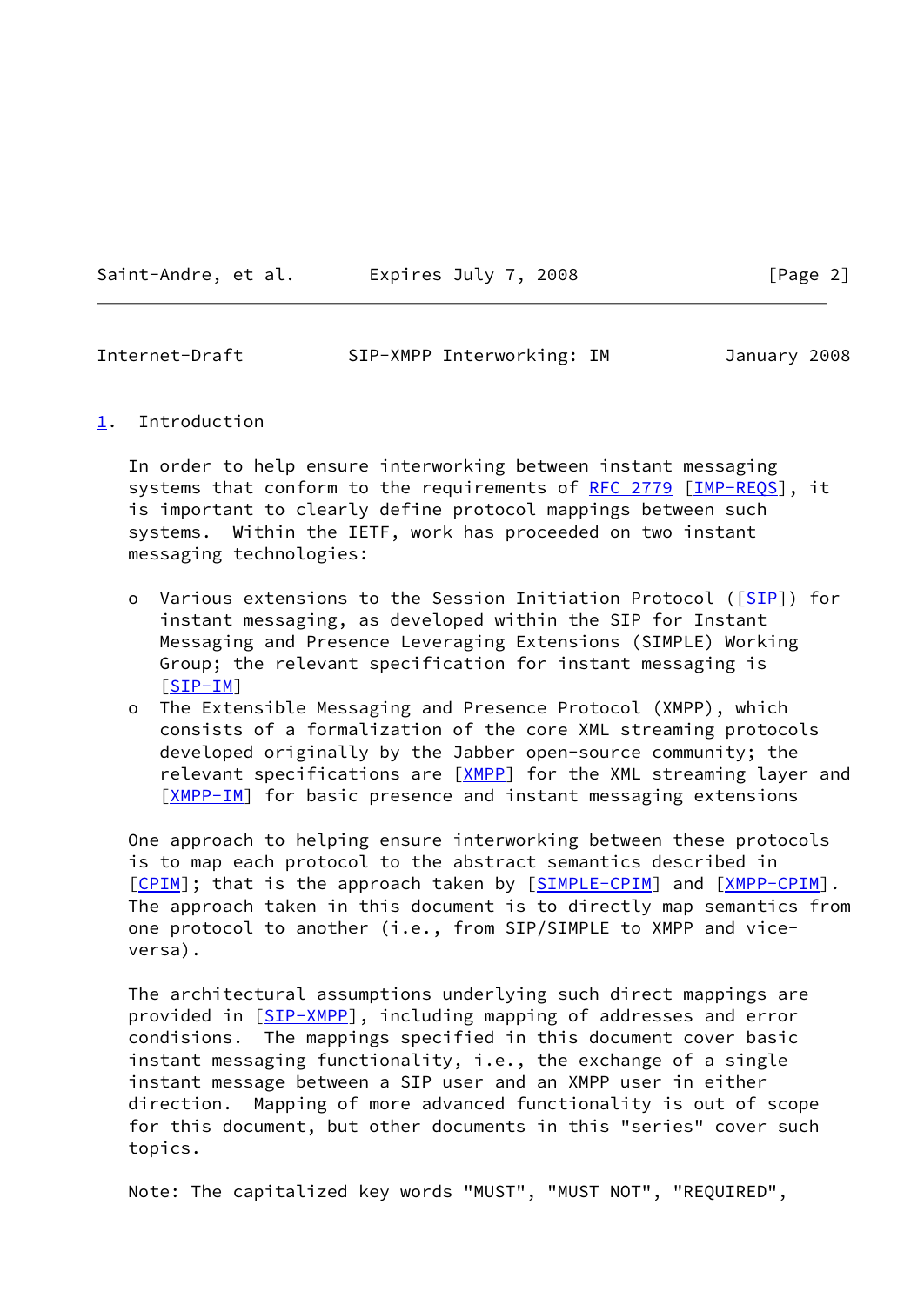"SHALL", "SHALL NOT", "SHOULD", "SHOULD NOT", "RECOMMENDED", "NOT RECOMMENDED", "MAY", and "OPTIONAL" in this document are to be interpreted as described in [RFC 2119](https://datatracker.ietf.org/doc/pdf/rfc2119) [\[TERMS\]](#page-10-7).

- <span id="page-3-0"></span>[2](#page-3-0). Instant Messages
- <span id="page-3-1"></span>[2.1](#page-3-1). Overview

 Both XMPP and IM-aware SIP systems enable entities (often but not necessarily human users) to send "instant messages" to other entities. The term "instant message" usually refers to messages sent

| Saint-Andre, et al. | Expires July 7, 2008 | [Page 3] |
|---------------------|----------------------|----------|
|---------------------|----------------------|----------|

<span id="page-3-2"></span>Internet-Draft SIP-XMPP Interworking: IM January 2008

 between two entities for delivery in close to real time (rather than messages that are stored and forwarded to the intended recipient upon request). Generally there are three kinds of instant message:

- o Single messages, which are sent from the sender to the recipient outside the context of any one-to-one chat session or multi-user text conference.
- o Chat messages, which are sent from the sender to the recipient in the context of a "messaging session" between the two entities.
- o Groupchat messages, which are sent from a sender to multiple recipients in the context of a text conference.

 This document covers single messages only, since they form the "lowest common denominator" for instant messaging on the Internet. It is likely that future documents will address one-to-one chat sessions and multi-user chat.

 Instant messaging using XMPP message stanzas of type "normal" is specified in [\[XMPP-IM](#page-10-3)]. Instant messaging using SIP requests of type MESSAGE (often called "page-mode" messaging) is specified in [\[SIP-IM](#page-9-5)].

As described in  $[XMPP-IM]$  $[XMPP-IM]$ , a single instant message is an XML <message/> stanza of type "normal" sent over an XML stream (since "normal" is the default for the 'type' attribute of the <message/> stanza, the attribute is often omitted). In this document we will assume that such a message is sent from an XMPP client to an XMPP server over an XML stream negotiated between the client and the server, and that the client is controlled by a human user (this is a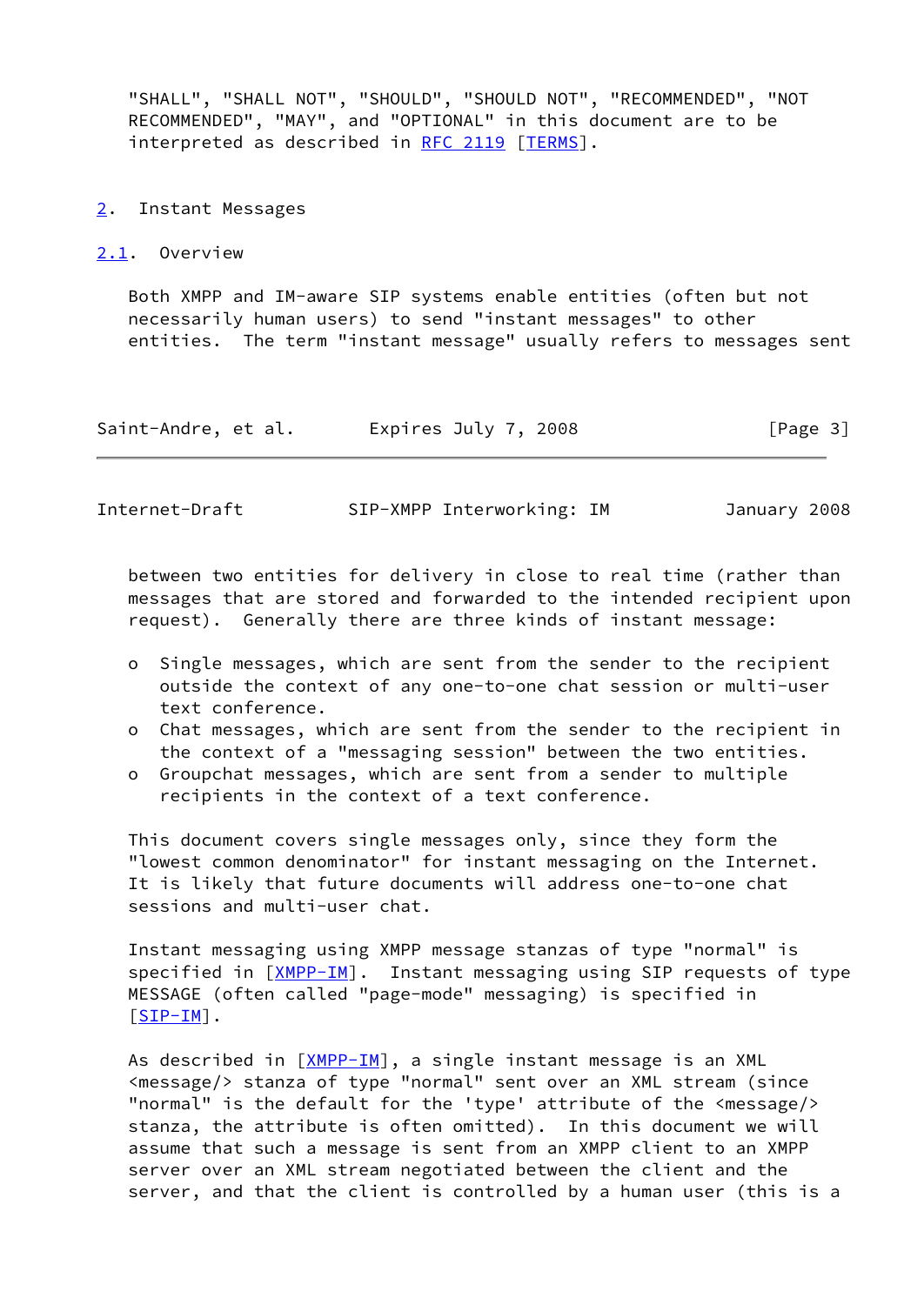simplifying assumption introduced for explanatory purposes only; the XMPP sender could be a bot-controlled client, a component such as a workflow application, a server, etc.). Continuing the tradition of Shakespeare examples in XMPP documentation, we will say that the XMPP user has an XMPP address of <juliet@example.com>.

As described in [\[SIP-IM](#page-9-5)], a single instant message is a SIP MESSAGE request sent from a SIP user agent to an intended recipient who is most generally referenced by an Instant Message URI of the form <im:user@domain> but who may be referenced by a SIP or SIPS URI of the form <sip:user@domain> or <sips:user@domain> Here again we introduce the simplifying assumption that the user agent is controlled by a human user, whom we shall dub <romeo@example.net>.

## <span id="page-4-0"></span>[2.2](#page-4-0). XMPP to SIP

 When Juliet wants to send an instant message to Romeo, she interacts with her XMPP client, which generates an XMPP <message/> stanza. The syntax of the <message/> stanza, including required and optional

| Saint-Andre, et al. | Expires July 7, 2008 | [Page 4] |
|---------------------|----------------------|----------|
|---------------------|----------------------|----------|

| Internet-Draft |  | SIP-XMPP Interworking: IM |  | January 2008 |  |
|----------------|--|---------------------------|--|--------------|--|
|----------------|--|---------------------------|--|--------------|--|

elements and attributes, is defined in  $[XMPP-IM]$  $[XMPP-IM]$ . The following is an example of such a stanza:

Example: XMPP user sends message:

 | <message from='juliet@example.com/balcony' | to='romeo@example.net'> | <body>Art thou not Romeo, and a Montague?</body> | </message>

 Upon receiving such a stanza, the XMPP server to which Juliet has connected either delivers it to a local recipient (if the hostname in the 'to' attribute matches one of the hostnames serviced by the XMPP server) or attempts to route it to the foreign domain that services the hostname in the 'to' attribute. Naturally, in this document we assume that the hostname in the 'to' attribute is an IM-aware SIP service hosted by a separate server. As specified in [[XMPP-IM](#page-10-3)], the XMPP server needs to determine the identity of the foreign domain, which it does by performing one or more  $[SRV]$  $[SRV]$  lookups. For message stanzas, the order of lookups recommended by [\[XMPP-IM](#page-10-3)] is to first try the "\_xmpp-server" service as specified in [\[XMPP](#page-10-2)] and to then try the "\_im" service as specified in  $[IMP-SRV]$  $[IMP-SRV]$  $[IMP-SRV]$ . Here we assume that the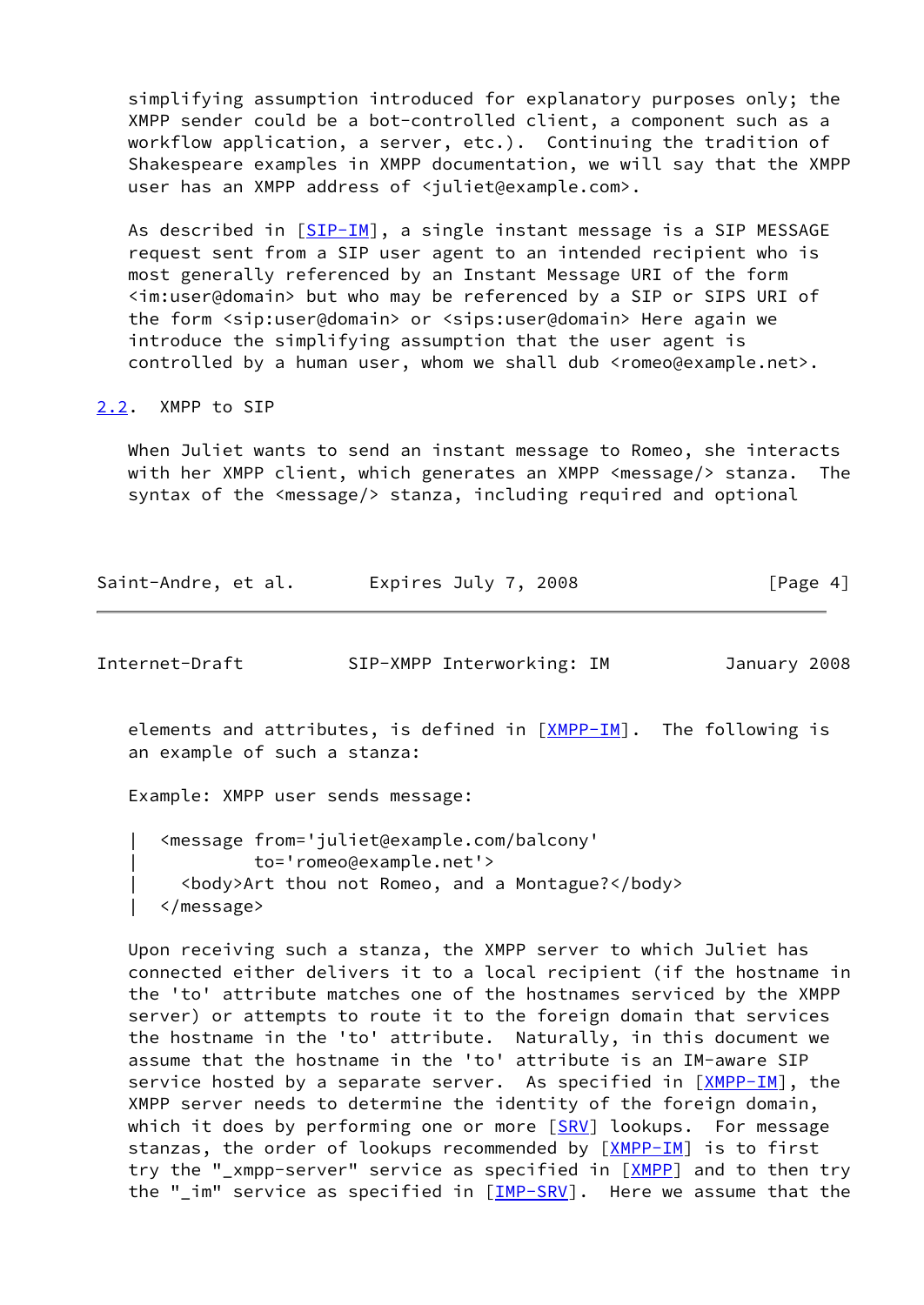first lookup will fail but that the second lookup will succeed and return a resolution "\_im.\_simple.example.net.", since we have already assumed that the example.net hostname is running a SIP instant messaging service. (Note: The XMPP server may have previously determined that the foreign domain is a SIMPLE server, in which case it would not need to perform the SRV lookups; the caching of such information is a matter of implementation and local service policy, and is therefore out of scope for this document.)

 Once the XMPP server has determined that the foreign domain is serviced by a SIMPLE server, it must determine how to proceed. We here assume that the XMPP server contains or has available to it an XMPP-SIMPLE gateway. The XMPP server would then deliver the message stanza to the XMPP-SIMPLE gateway.

 The XMPP-SIMPLE gateway is then responsible for translating the XMPP message stanza into a SIP MESSAGE request from the XMPP user to the SIP user:

| Saint-Andre, et al. | Expires July 7, 2008 | [Page 5] |
|---------------------|----------------------|----------|
|---------------------|----------------------|----------|

<span id="page-5-0"></span>Internet-Draft SIP-XMPP Interworking: IM January 2008

Example: XMPP user sends message (SIP transformation):

|

 | MESSAGE sip:romeo@example.net SIP/2.0 Via: SIP/2.0/TCP x2s.example.com;branch=z9hG4bK776sgdkse Max-Forwards: 70 | From: sip:juliet@example.com;tag=49583 | To: sip:romeo@example.net | Call-ID: Hr0zny9l3@example.com | CSeq: 1 MESSAGE Content-Type: text/plain | Content-Length: 35 Art thou not Romeo, and a Montague?

The mapping of XMPP syntax elements to SIP syntax elements SHOULD be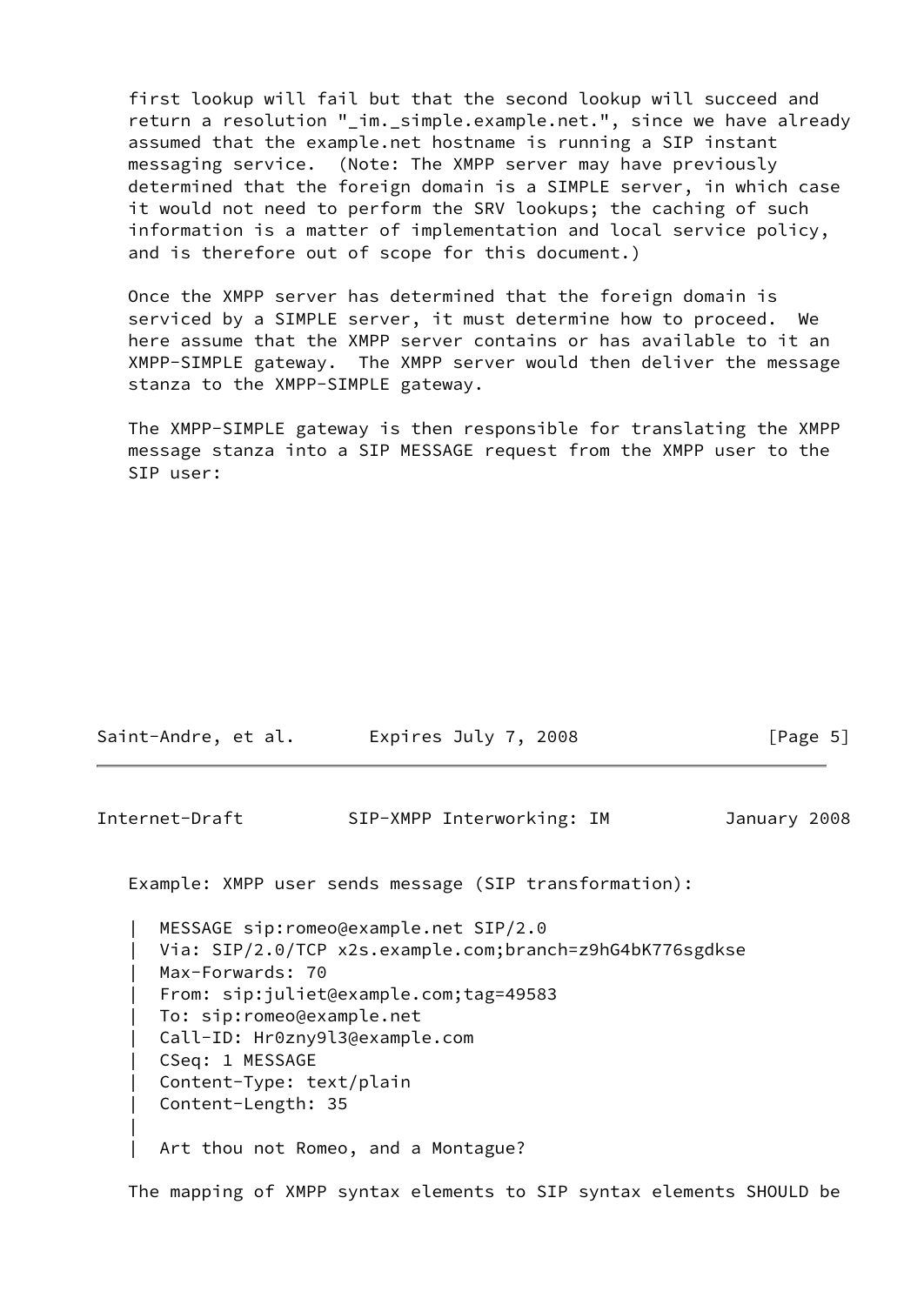as shown in the following table. (Mappings for elements not mentioned are undefined.)

Table 4: Message syntax mapping from XMPP to SIP

| XMPP Element or Attribute        | SIP Header or Contents |
|----------------------------------|------------------------|
| $<$ body/>                       | body of MESSAGE        |
| $\langle \text{subject} \rangle$ | Subject                |
| $<$ thread/>                     | Call-ID                |
| from                             | From                   |
| id                               | (no mapping)           |
| to                               | To                     |
| type                             | (no mapping)           |
| xml:lang                         | Content-Language       |

<span id="page-6-0"></span>[2.3](#page-6-0). SIP to XMPP

 When Romeo wants to send an instant message to Juliet, he interacts with his SIP user agent, which generates a SIP MESSAGE request. The syntax of the MESSAGE request is defined in  $[\underline{SIP-IM}]$ . The following is an example of such a request:

Saint-Andre, et al. Expires July 7, 2008 [Page 6]

Internet-Draft SIP-XMPP Interworking: IM January 2008

Example: SIP user sends message:

```
 | MESSAGE sip:juliet@example.com SIP/2.0
Via: SIP/2.0/TCP s2x.example.net;branch=z9hG4bKeskdgs677
Max-Forwards: 70
 | From: sip:romeo@example.net;tag=38594
  | To: sip:juliet@example.com
  | Call-ID: M4spr4vdu@example.net
```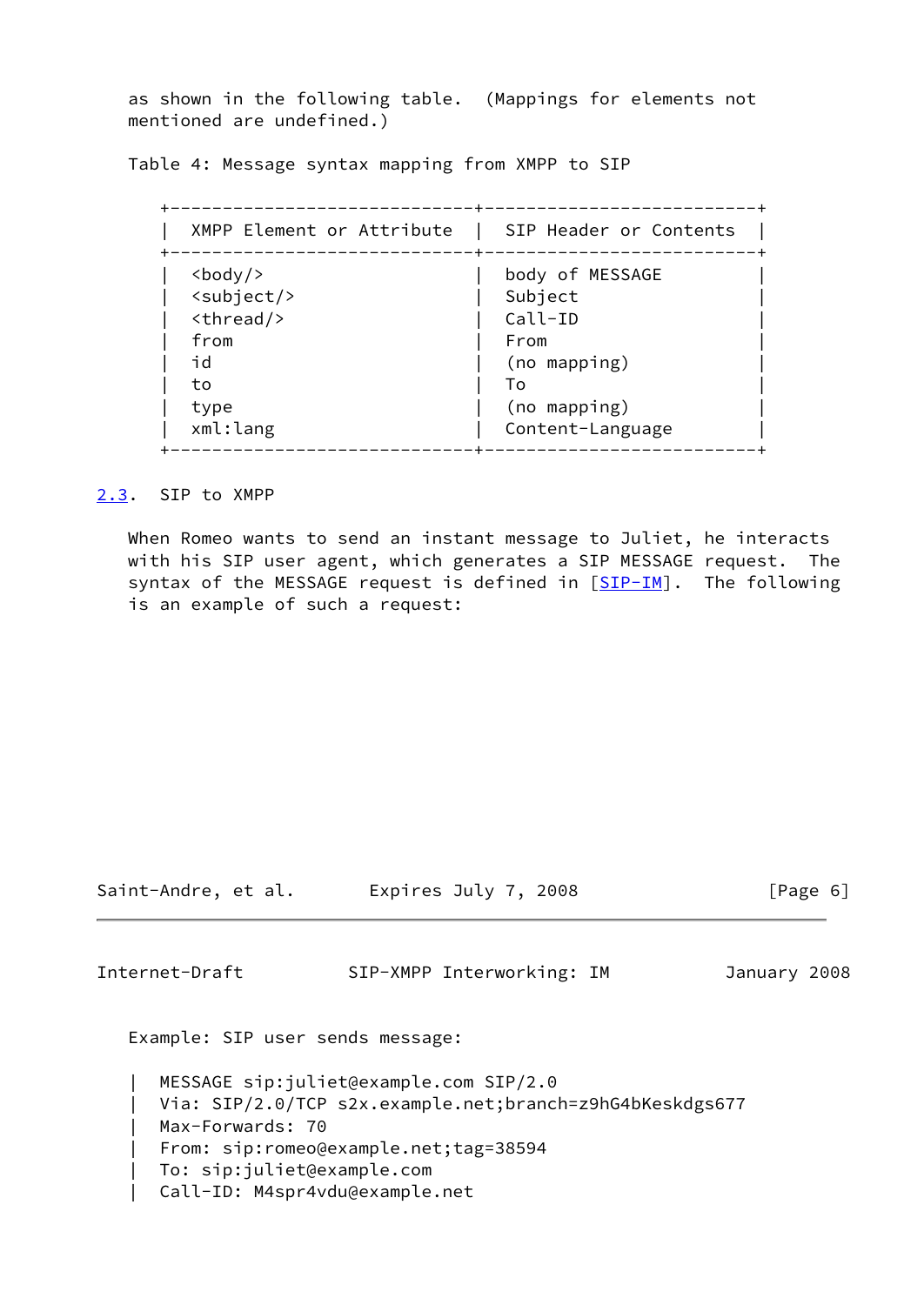```
 | CSeq: 1 MESSAGE
     Content-Type: text/plain
      | Content-Length: 44
 |
     Neither, fair saint, if either thee dislike.
```
 Section 5 of [\[SIP-IM](#page-9-5)] stipulates that a SIP User Agent presented with an im: URI should resolve it to a sip: or sips: URI. Therefore we assume that the To header of a request received by a SIMPLE-XMPP gateway will contain a sip: or sips: URI. The gateway SHOULD resolve that address to an im: URI for SIP MESSAGE requests, then follow the rules in [\[IMP-SRV](#page-9-7)] regarding the "\_im" SRV service for the target domain contained in the To header. If SRV address resolution fails for the "\_im" service, the gateway MAY attempt a lookup for the "\_xmpp-server" service as specified in [\[XMPP](#page-10-2)] or MAY return an error to the sender (the SIP "502 Bad Gateway" error seems most appropriate; see [\[SIP-XMPP](#page-9-6)] for details). If SRV address resolution succeeds, the gateway is responsible for translating the request into an XMPP message stanza from the SIP user to the XMPP user and returning a SIP "200 OK" message to the sender:

Example: SIP user sends message (XMPP transformation):

 | <message from='romeo@example.net' | to='juliet@example.com'> | <body>Neither, fair saint, if either thee dislike.</body> | </message>

 The mapping of SIP syntax elements to XMPP syntax elements SHOULD be as shown in the following table. (Mappings for elements not mentioned in the foregoing table are undefined.)

Saint-Andre, et al. Expires July 7, 2008 [Page 7]

<span id="page-7-0"></span>Internet-Draft SIP-XMPP Interworking: IM January 2008

Table 5: Message syntax mapping from SIP to XMPP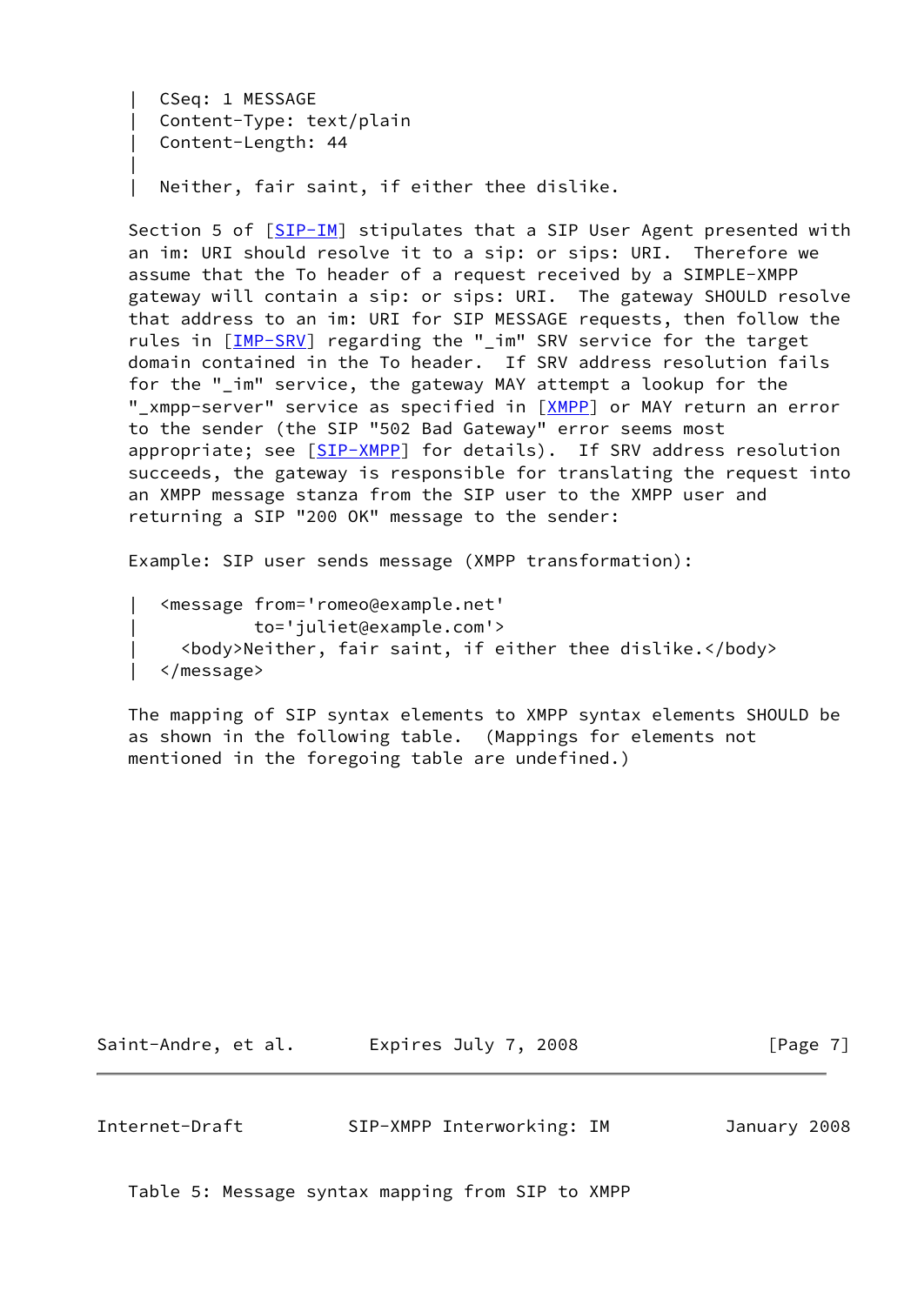| SIP Header or Contents         | XMPP Element or Attribute |
|--------------------------------|---------------------------|
| -------------+-----<br>Call-ID | $<$ thread/>              |
| Content-Language               | xml:lang                  |
| CSeq                           | (no mapping)              |
| From                           | from                      |
| Subject                        | <subject></subject>       |
| T٥                             | to                        |
| body of MESSAGE                | $body$                    |

 Note: When transforming SIP page-mode messages, a SIMPLE-XMPP gateway SHOULD specify no XMPP 'type' attribute or a 'type' attribute whose value is "normal" (alternatively, the value of the 'type' attribute MAY be "chat", although it SHOULD NOT be "headline" and MUST NOT be "groupchat").

Note: See the Content Types [\(Section 3](#page-8-0)) of this document regarding handling of SIP message bodies that contain content types other than plain text.

<span id="page-8-0"></span>[3](#page-8-0). Content Types

 SIP requests of type MESSAGE may contain essentially any content type. The recommended procedures for SIMPLE-to-XMPP gateways to use in handling these content types are as follows.

 A SIMPLE-to-XMPP gateway MUST process SIP messages that contain message bodies of type "text/plain" and MUST encapsulate such message bodies as the XML character data of the XMPP <br/>body/> element.

 A SIMPLE-to-XMPP gateway SHOULD process SIP messages that contain message bodies of type "text/html"; if so, a gateway MUST transform the "text/html" content into XHTML content that conforms to the XHTML 1.0 Integration Set specified in [\[XEP-0071](#page-10-9)].

 A SIMPLE-to-XMPP gateway MAY process SIP messages that contain message bodies of types other than "text/plain" and "text/html" but handling of such content types is a matter of implementation.

## <span id="page-8-1"></span>[4](#page-8-1). Security Considerations

Detailed security considerations for instant messaging protocols are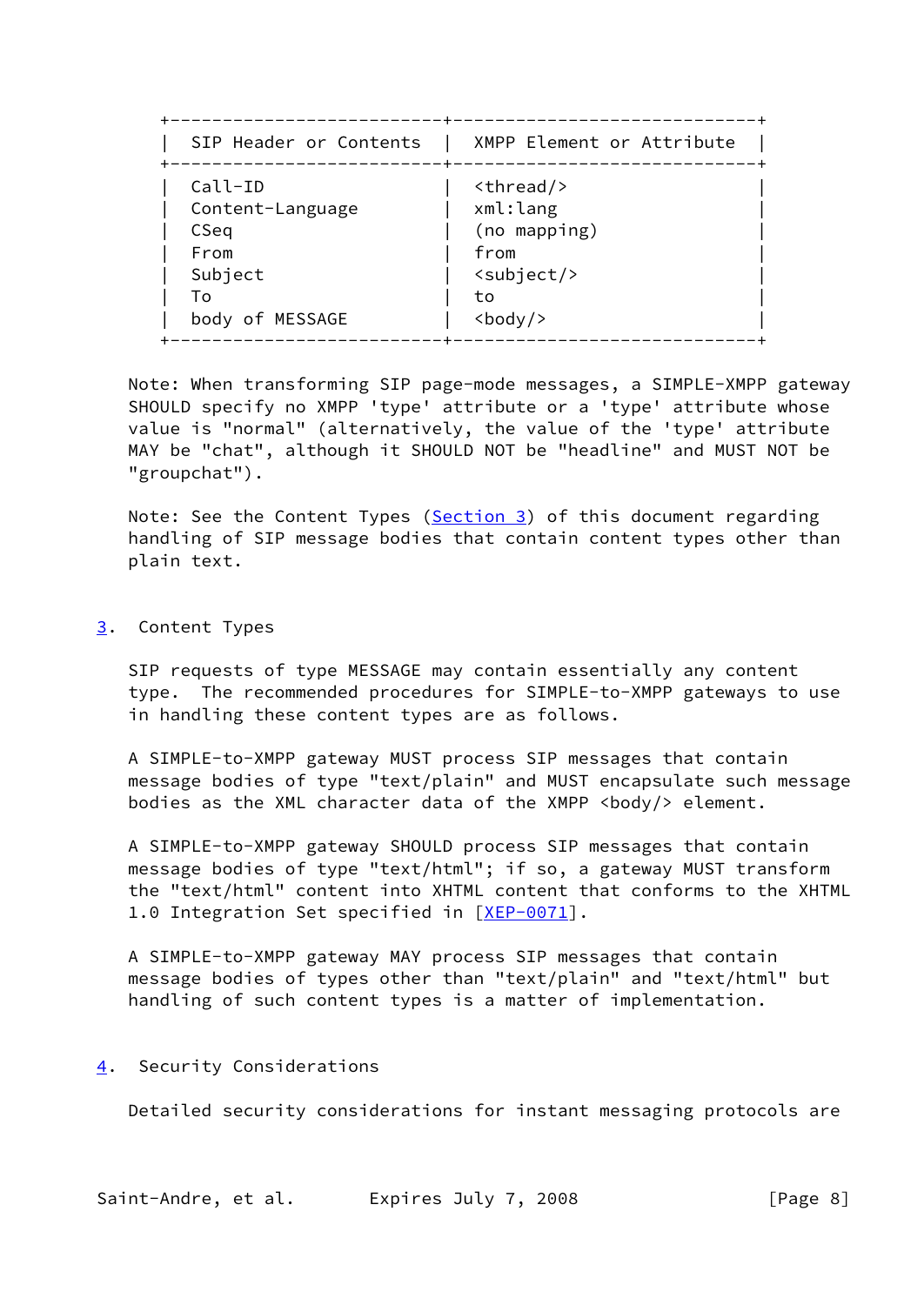<span id="page-9-1"></span>

given in [\[IMP-REQS](#page-9-3)], for SIP-based instant messaging in [\[SIP-IM](#page-9-5)] (see also [\[SIP](#page-9-4)]), and for XMPP-based instant messaging in [\[XMPP-IM](#page-10-3)] (see also [\[XMPP](#page-10-2)]).

 This document specifies methods for exchanging instant messages information through a gateway that translates between SIP and XMPP. Such a gateway MUST be compliant with the minimum security requirements of the instant messaging protocols for which it translates (i.e., SIP and XMPP). The addition of gateways to the security model of instant messaging specified in [\[IMP-REQS](#page-9-3)] introduces some new risks. In particular, end-to-end security properties (especially confidentiality and integrity) between instant messaging user agents that interface through a SIMPLE-XMPP gateway can be provided only if common formats are supported. Specification of those common formats is out of scope for this document, although it is recommended to use [\[MSGFMT](#page-10-10)] for instant messages.

<span id="page-9-3"></span> [IMP-REQS] requires that conformant technologies shall include methods for blocking communications from unwanted addresses. Such blocking is the responsibility of conformant technology (e.g., XMPP or SIP) and is out of scope for this memo.

## <span id="page-9-0"></span>[5](#page-9-0). References

- <span id="page-9-7"></span><span id="page-9-4"></span><span id="page-9-2"></span>[5.1](#page-9-2). Normative References
	- [IMP-SRV] Peterson, J., "Address Resolution for Instant Messaging and Presence", [RFC 3861](https://datatracker.ietf.org/doc/pdf/rfc3861), August 2004.
	- [SIP] Rosenberg, J., Schulzrinne, H., Camarillo, G., Johnston, A., Peterson, J., Sparks, R., Handley, M., and E. Schooler, "SIP: Session Initiation Protocol", [RFC 3261](https://datatracker.ietf.org/doc/pdf/rfc3261), June 2002.
	- [SIP-IM] Campbell, B., Rosenberg, J., Schulzrinne, H., Huitema, C., and D. Gurle, "Session Initiation Protocol (SIP) Extension for Instant Messaging", [RFC 3428,](https://datatracker.ietf.org/doc/pdf/rfc3428) December 2002.

<span id="page-9-6"></span><span id="page-9-5"></span>[SIP-XMPP]

 Saint-Andre, P., Houri, A., and J. Hildebrand, "Interworking between the Session Initiation Protocol (SIP) and the Extensible Messaging and Presence Protocol (XMPP): Core", [draft-saintandre-sip-xmpp-core-00](https://datatracker.ietf.org/doc/pdf/draft-saintandre-sip-xmpp-core-00) (work in progress), January 2008.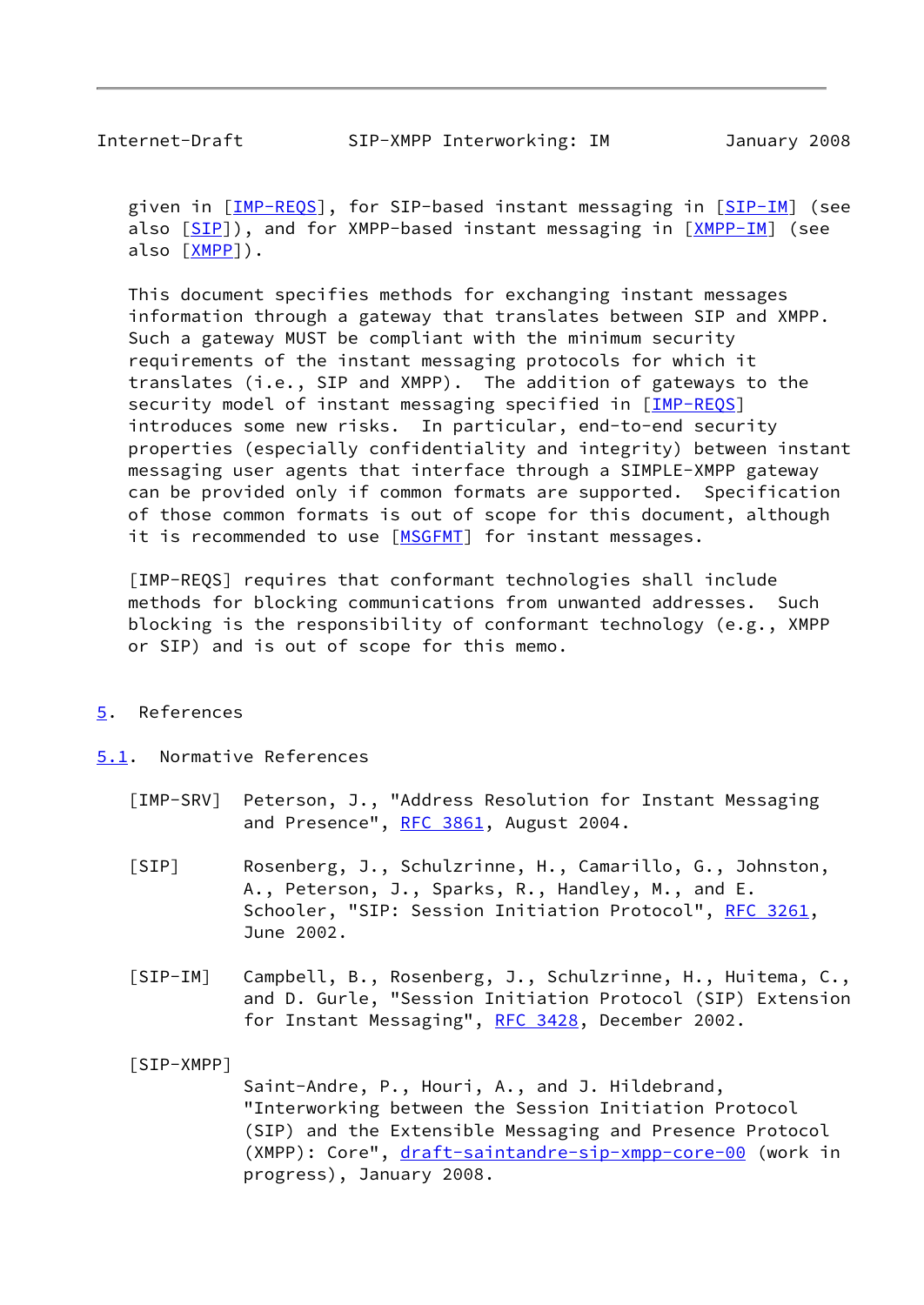<span id="page-10-8"></span> [SRV] Gulbrandsen, A., Vixie, P., and L. Esibov, "A DNS RR for specifying the location of services (DNS SRV)", [RFC 2782,](https://datatracker.ietf.org/doc/pdf/rfc2782)

| Saint-Andre, et al. | Expires July 7, 2008 | [Page 9] |
|---------------------|----------------------|----------|
|---------------------|----------------------|----------|

<span id="page-10-1"></span>Internet-Draft SIP-XMPP Interworking: IM January 2008

February 2000.

- <span id="page-10-7"></span> [TERMS] Bradner, S., "Key words for use in RFCs to Indicate Requirement Levels", [BCP 14](https://datatracker.ietf.org/doc/pdf/bcp14), [RFC 2119](https://datatracker.ietf.org/doc/pdf/rfc2119), March 1997.
- <span id="page-10-2"></span> [XMPP] Saint-Andre, P., "Extensible Messaging and Presence Protocol (XMPP): Core", [RFC 3920,](https://datatracker.ietf.org/doc/pdf/rfc3920) October 2004.
- <span id="page-10-3"></span> [XMPP-IM] Saint-Andre, P., "Extensible Messaging and Presence Protocol (XMPP): Instant Messaging and Presence", [RFC 3921,](https://datatracker.ietf.org/doc/pdf/rfc3921) October 2004.

<span id="page-10-0"></span>[5.2](#page-10-0). Informative References

<span id="page-10-4"></span> [CPIM] Peterson, J., "Common Profile for Instant Messaging (CPIM)", [RFC 3860,](https://datatracker.ietf.org/doc/pdf/rfc3860) August 2004.

[IMP-REQS]

 Day, M., Aggarwal, S., and J. Vincent, "Instant Messaging / Presence Protocol Requirements", [RFC 2779](https://datatracker.ietf.org/doc/pdf/rfc2779), February 2000.

<span id="page-10-10"></span> [MSGFMT] Klyne, G. and D. Atkins, "Common Presence and Instant Messaging (CPIM): Message Format", [RFC 3862](https://datatracker.ietf.org/doc/pdf/rfc3862), August 2004.

<span id="page-10-5"></span>[SIMPLE-CPIM]

 Rosenberg, J. and B. Campbell, "CPIM Mapping of SIMPLE Presence and Instant Messaging", [draft-ietf-simple-cpim-mapping-01](https://datatracker.ietf.org/doc/pdf/draft-ietf-simple-cpim-mapping-01) (work in progress), June 2002.

<span id="page-10-9"></span>[XEP-0071]

Saint-Andre, P., "XHTML-IM", XSF XEP 0071, January 2006.

<span id="page-10-6"></span>[XMPP-CPIM]

 Saint-Andre, P., "Mapping the Extensible Messaging and Presence Protocol (XMPP) to Common Presence and Instant Messaging (CPIM)", [RFC 3922](https://datatracker.ietf.org/doc/pdf/rfc3922), October 2004.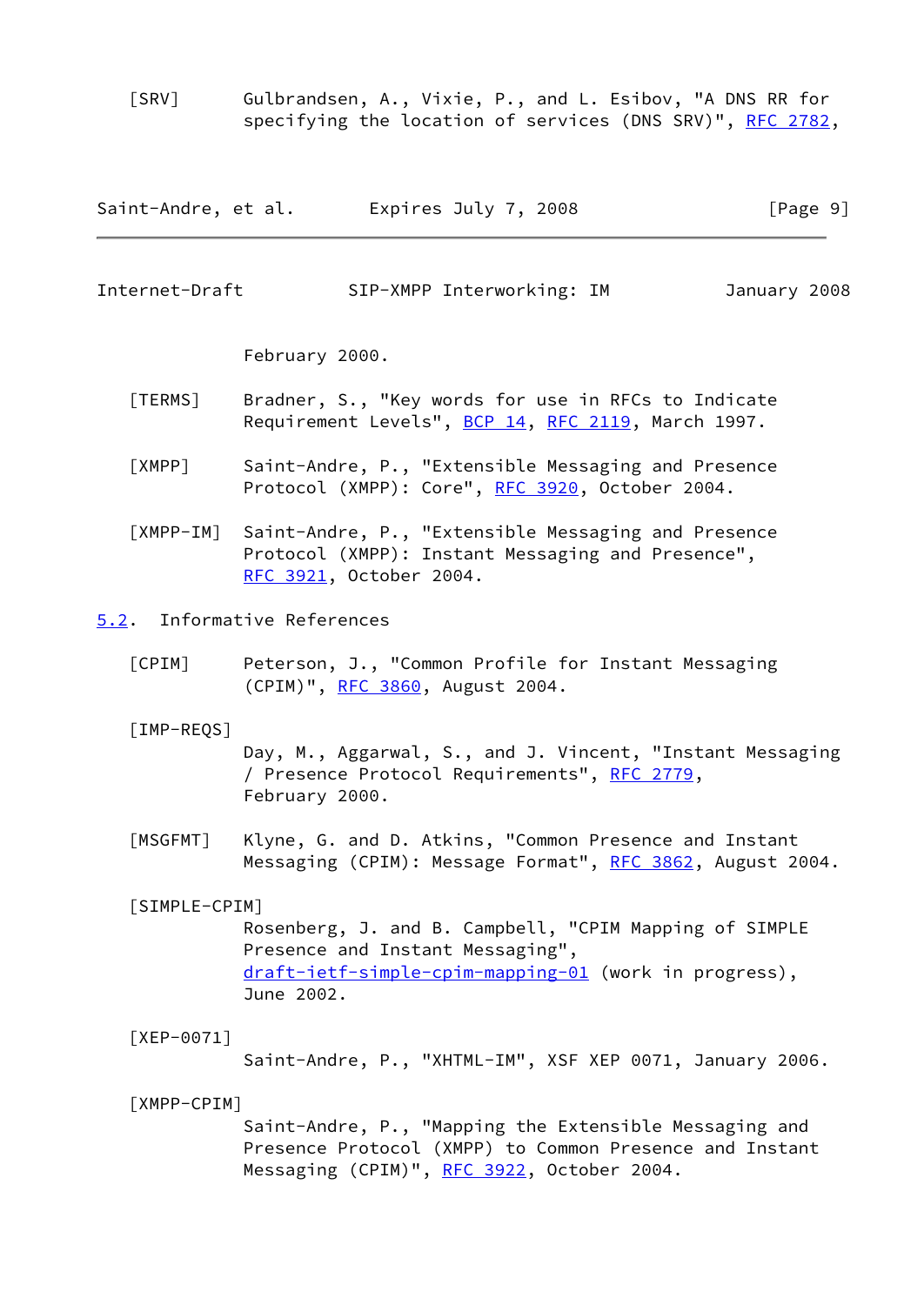| SIP-XMPP Interworking: IM<br>Peter Saint-Andre<br>XMPP Standards Foundation<br>P.O. Box 1641<br>Denver, CO 80201<br><b>USA</b><br>Email: stpeter@jabber.org<br>Avshalom Houri<br><b>IBM</b><br>Building 18/D, Kiryat Weizmann Science Park<br>Rehovot 76123<br>Israel<br>Email: avshalom@il.ibm.com<br>Joe Hildebrand<br>Jabber, Inc.<br>1899 Wynkoop Street, Suite 600<br>Denver, CO 80202<br><b>USA</b><br>Email: jhildebrand@jabber.com |                    | Saint-Andre, et al. Expires July 7, 2008 | [Page 10]    |
|--------------------------------------------------------------------------------------------------------------------------------------------------------------------------------------------------------------------------------------------------------------------------------------------------------------------------------------------------------------------------------------------------------------------------------------------|--------------------|------------------------------------------|--------------|
|                                                                                                                                                                                                                                                                                                                                                                                                                                            | Internet-Draft     |                                          | January 2008 |
|                                                                                                                                                                                                                                                                                                                                                                                                                                            | Authors' Addresses |                                          |              |
|                                                                                                                                                                                                                                                                                                                                                                                                                                            |                    |                                          |              |
|                                                                                                                                                                                                                                                                                                                                                                                                                                            |                    |                                          |              |
|                                                                                                                                                                                                                                                                                                                                                                                                                                            |                    |                                          |              |
|                                                                                                                                                                                                                                                                                                                                                                                                                                            |                    |                                          |              |
|                                                                                                                                                                                                                                                                                                                                                                                                                                            |                    |                                          |              |
|                                                                                                                                                                                                                                                                                                                                                                                                                                            |                    |                                          |              |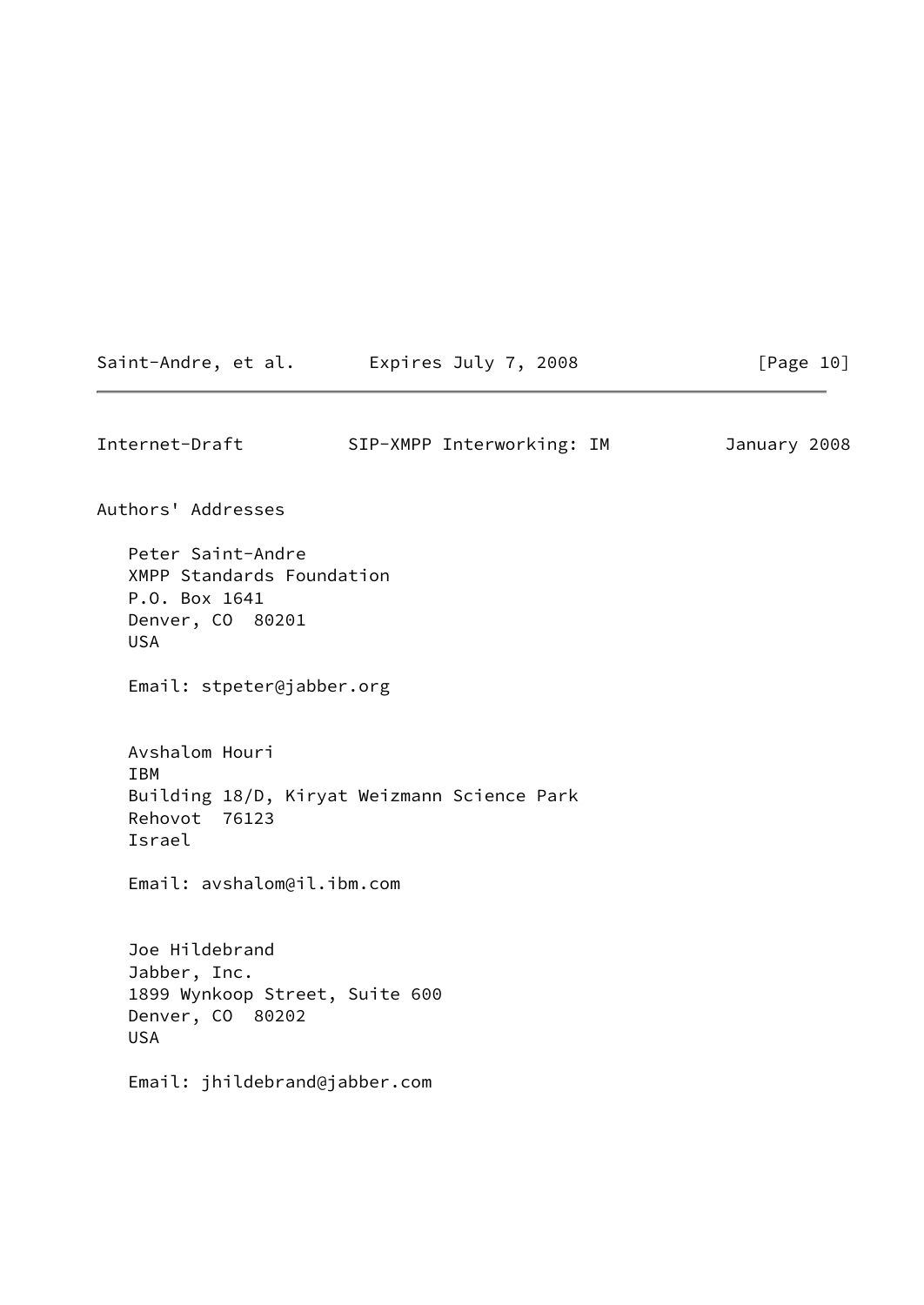Saint-Andre, et al. Expires July 7, 2008 [Page 11]

<span id="page-12-0"></span>Internet-Draft SIP-XMPP Interworking: IM January 2008

Full Copyright Statement

Copyright (C) The IETF Trust (2008).

 This document is subject to the rights, licenses and restrictions contained in  $\underline{BCP}$  78, and except as set forth therein, the authors retain all their rights.

 This document and the information contained herein are provided on an "AS IS" basis and THE CONTRIBUTOR, THE ORGANIZATION HE/SHE REPRESENTS OR IS SPONSORED BY (IF ANY), THE INTERNET SOCIETY, THE IETF TRUST AND THE INTERNET ENGINEERING TASK FORCE DISCLAIM ALL WARRANTIES, EXPRESS OR IMPLIED, INCLUDING BUT NOT LIMITED TO ANY WARRANTY THAT THE USE OF THE INFORMATION HEREIN WILL NOT INFRINGE ANY RIGHTS OR ANY IMPLIED WARRANTIES OF MERCHANTABILITY OR FITNESS FOR A PARTICULAR PURPOSE.

Intellectual Property

 The IETF takes no position regarding the validity or scope of any Intellectual Property Rights or other rights that might be claimed to pertain to the implementation or use of the technology described in this document or the extent to which any license under such rights might or might not be available; nor does it represent that it has made any independent effort to identify any such rights. Information